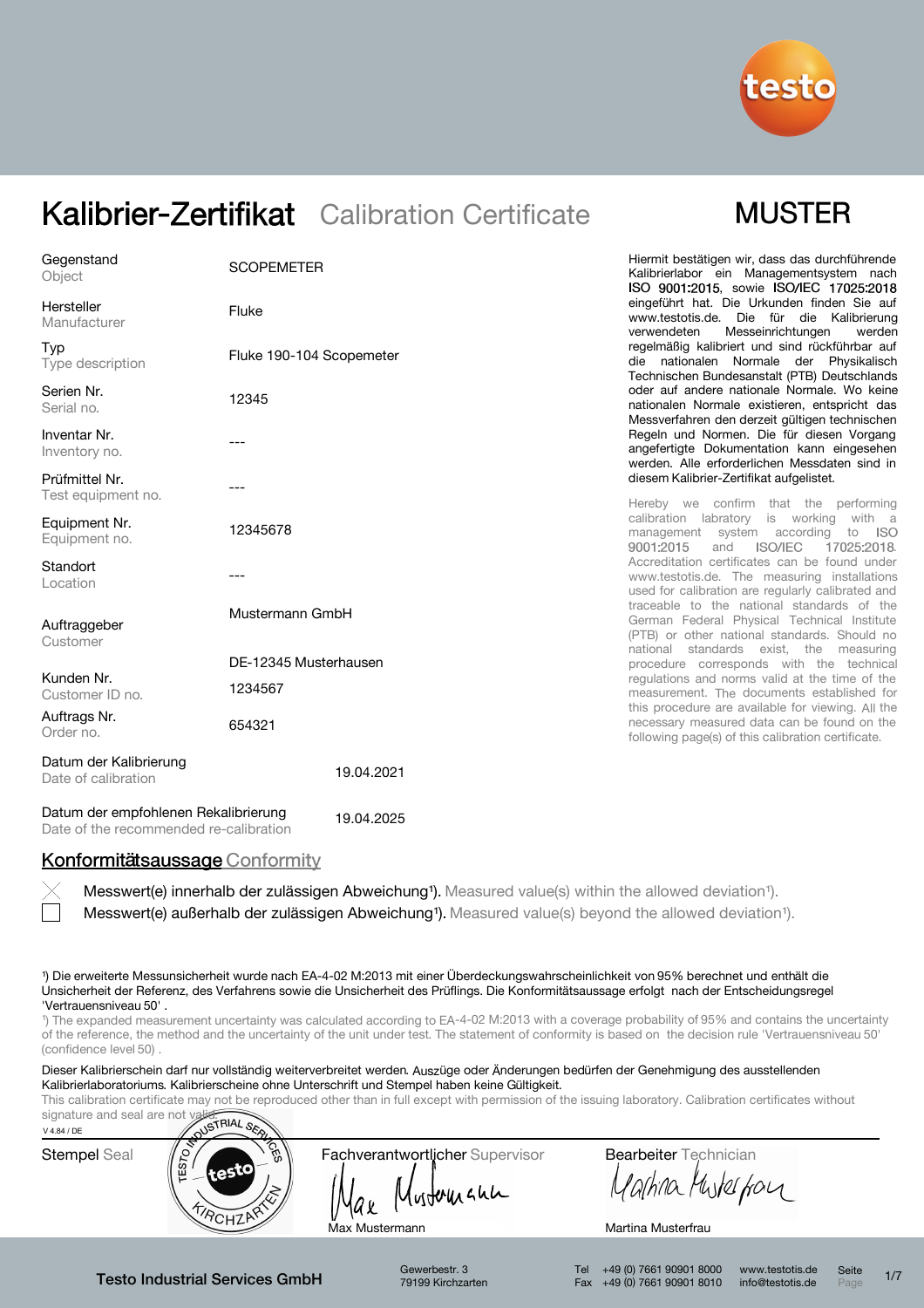

### **MUSTER**

#### **Messeinrichtung Measuring equipment**

| Referenz<br>Reference                       | Rückführung<br>Traceability | Rekal.<br>Next cal. | Zertifikat-Nr.<br>Certificate-no. | EQ-Nr.<br>EQ-no. |
|---------------------------------------------|-----------------------------|---------------------|-----------------------------------|------------------|
| Multifunction Calibrator Fluke 5520A-SC1100 | 15070-01-01 2020-12         | 2021-12             | E143875                           | 11093954         |
| Frequenznormal Fluke 910R                   | GPS locked ---              | $---$               | Support device                    | 1846061          |
| Waveform Generator Agilent 33220A           | 15070-01-01 2020-05         | 2021-05             | E123011                           | 13272683         |

Referenzzertifikate sind auf www.primasonline.com abrufbar Reference certificates are available at www.primasonline.com

#### **Umgebungsbedingungen Ambient conditions**

| <b>Temperatur</b> Temperature                 | $(23 \pm 3) °C$ |  |
|-----------------------------------------------|-----------------|--|
| <b>Relative Luftfeuchte Relative Humidity</b> | (2070) %        |  |

#### **Messverfahren** Measuring procedure

### Die Kalibrierung erfolgt nach Kalibrieranweisung 4\_AA\_00190\_DE - in Abstimmung nach VDI/VDE/DGQ/DKD 2622

The calibration is performed according to the 4\_AA\_00190\_DE procedure- in accordance with VDI/VDE/DGQ/DKD 2622

Prüfprozedur Procedure E:Fluke:190-xx4:5520,33220:USB / Rev.:1.4

**Messergebnisse** Measuring results

Seite Page 3 bis to 7

#### Besondere Bemerkungen Special remarks

---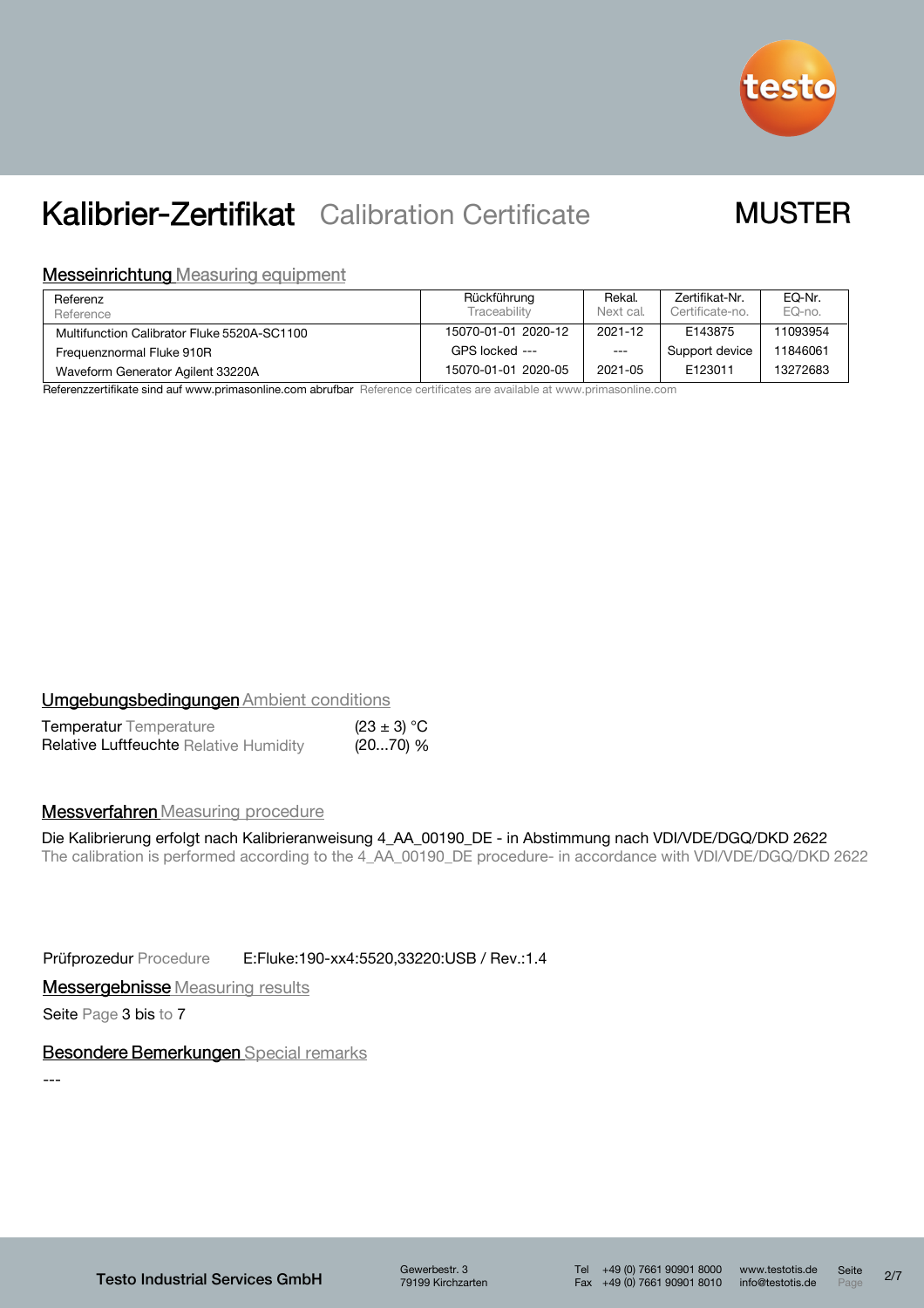

### **MUSTER**

| <b>Bereich</b><br>Range | Referenzwert<br>(Normal)              | Messbedingung<br>Measuring | Angezeigter Wert<br>UUT | zulässige<br>Abweichung                  | Ausnutzung der<br>zul. Abw. in % | Messunsicherheit<br>$(k=2)$ |
|-------------------------|---------------------------------------|----------------------------|-------------------------|------------------------------------------|----------------------------------|-----------------------------|
|                         | Reference value                       | condition                  | Indicated value         | allowed deviation Utilization of allowed |                                  | Measuring                   |
|                         |                                       |                            | UUT                     |                                          | dev. in %                        | uncertainty $(k=2)$         |
|                         |                                       |                            |                         |                                          |                                  |                             |
|                         | Firmwarestand firmware version:       |                            |                         |                                          |                                  |                             |
| V09.00                  |                                       |                            |                         |                                          |                                  |                             |
| Input A                 | Eingangswiderstand Input resistance   |                            |                         |                                          |                                  |                             |
|                         | 0.9941 MOhm                           |                            | 1.000 MOhm              | $±0.01$ MOhm                             | 59%<br>pass                      | $0.97 \cdot 10^{-3}$        |
|                         |                                       |                            |                         |                                          |                                  |                             |
| Input B                 |                                       |                            |                         |                                          |                                  |                             |
|                         |                                       |                            |                         |                                          |                                  |                             |
|                         | 0.9952 MOhm                           |                            | 1.000 MOhm              | $±0.01$ MOhm                             | 48%<br>pass                      | $0.97 \cdot 10^{-3}$        |
|                         |                                       |                            |                         |                                          |                                  |                             |
| Input C                 |                                       |                            |                         |                                          |                                  |                             |
|                         |                                       |                            |                         |                                          |                                  |                             |
|                         | 0.9939 MOhm                           |                            | 1.000 MOhm              | $±0.01$ MOhm                             | 61% pass                         | $0.97 \cdot 10^{-3}$        |
|                         |                                       |                            |                         |                                          |                                  |                             |
| Input D                 |                                       |                            |                         |                                          |                                  |                             |
|                         | 0.9945 MOhm                           |                            | 1.000 MOhm              | $±0.01$ MOhm                             | 55%<br>pass                      | $0.97 \cdot 10^{-3}$        |
|                         |                                       |                            |                         |                                          |                                  |                             |
|                         | Messbedingung measured condition      |                            |                         |                                          |                                  |                             |
| 100mV/Div               |                                       |                            |                         |                                          |                                  |                             |
|                         |                                       |                            |                         |                                          |                                  |                             |
|                         | Vertikalablenkung Vertical deflection |                            |                         |                                          |                                  |                             |
| Input A                 |                                       |                            |                         |                                          |                                  |                             |
| 16mV                    | $6.00$ mV                             | 2mV/Div                    | 5.9 <sub>mV</sub>       | $±0.33$ mV                               | 30%<br>pass                      | $9.6 \cdot 10^{-3}$         |
| 16mV                    | $-6.00$ mV                            | 2mV/Div                    | $-6.1$ mV               | $±0.33$ mV                               | 30%<br>pass                      | $9.6 \cdot 10^{-3}$         |
| 40mV                    | 15.00 mV                              | 5mV/Div                    | 14.8 mV                 | $±0.51$ mV                               | 39%<br>pass                      | $3.9 \cdot 10^{-3}$         |
| 40 <sub>m</sub> V       | $-15.00$ mV                           | 5mV/Div                    | $-15.0$ mV              | $±0.51$ mV                               | 0%<br>pass                       | $3.9 \cdot 10^{-3}$         |
| 80mV                    | 30.00 mV                              | 10mV/Div                   | 29.7 mV                 | $±1.03$ mV                               | 29%<br>pass                      | $1.9 \cdot 10^{-3}$         |
| 80mV                    | -30.00 mV                             | 10mV/Div                   | $-30.0$ mV              | $±1.03$ mV                               | 0%<br>pass                       | $1.9 \cdot 10^{-3}$         |
| 160mV                   | 60.0 mV                               | 20mV/Div                   | 59 mV                   | $±2$ mV                                  | 29%<br>pass                      | $9.6 \cdot 10^{-3}$         |
| 160mV                   | $-60.0$ mV                            | 20mV/Div                   | $-59$ mV                | $±2$ mV                                  | 34%<br>pass                      | $9.6 \cdot 10^{-3}$         |
| 400mV                   | 150.0 mV                              | 50mV/div                   | 149 mV                  | $±5.1$ mV                                | 25%<br>pass                      | $3.9 \cdot 10^{-3}$         |
| 400mV                   | $-150.0$ mV                           | 50mV/div                   | $-148$ mV               | $±5.1$ mV                                | 33%<br>pass                      | $3.9 \cdot 10^{-3}$         |
| 800mV                   | 300.0 mV                              | 100mV/div                  | 297 mV                  | $±10.3$ mV                               | 29%<br>pass                      | $1.9 \cdot 10^{-3}$         |
| 800mV                   | $-300.0$ mV                           | 100mV/div                  | $-297$ mV               | $±10.3$ mV                               | 29%<br>pass                      | $1.9 \cdot 10^{-3}$         |
| 1.6mV                   | 600.0 mV                              | 200mV/div                  | 595 mV                  | $±12.6$ mV                               | 40%<br>pass                      | $0.96 \cdot 10^{-3}$        |
| 1.6mV                   | $-600.0$ mV                           | 200mV/div                  | -594 mV                 | $±12.6$ mV                               | 48%<br>pass                      | $0.96 \cdot 10^{-3}$        |
| 4 V                     | 1.500 V                               | 500mV/div                  | 1.49 V                  | ±0.072 V                                 | 17%<br>pass                      | $3.9 \cdot 10^{-3}$         |
| 4 V                     | $-1.500V$                             | 500mV/div                  | $-1.48$ V               | ±0.072 V                                 | 23%<br>pass                      | $3.9 \cdot 10^{-3}$         |
| 8 V                     | 3.000V                                | 1V/div                     | 2.97 V                  | ±0.095 V                                 | 32%<br>pass                      | $1.9 \cdot 10^{-3}$         |
| 8 V                     | $-3.000V$                             | 1V/div                     | $-2.97V$                | ±0.095 V                                 | 32%<br>pass                      | $1.9 \cdot 10^{-3}$         |
| 16 V                    | 6.000 V                               | 2V/div                     | 5.94 V                  | $±0.14$ V                                | 43%<br>pass                      | $0.96 \cdot 10^{-3}$        |
| 16 V                    | $-6.000V$                             | 2V/div                     | $-5.94$ V               | $±0.14$ V                                | 43%<br>pass                      | $0.96 \cdot 10^{-3}$        |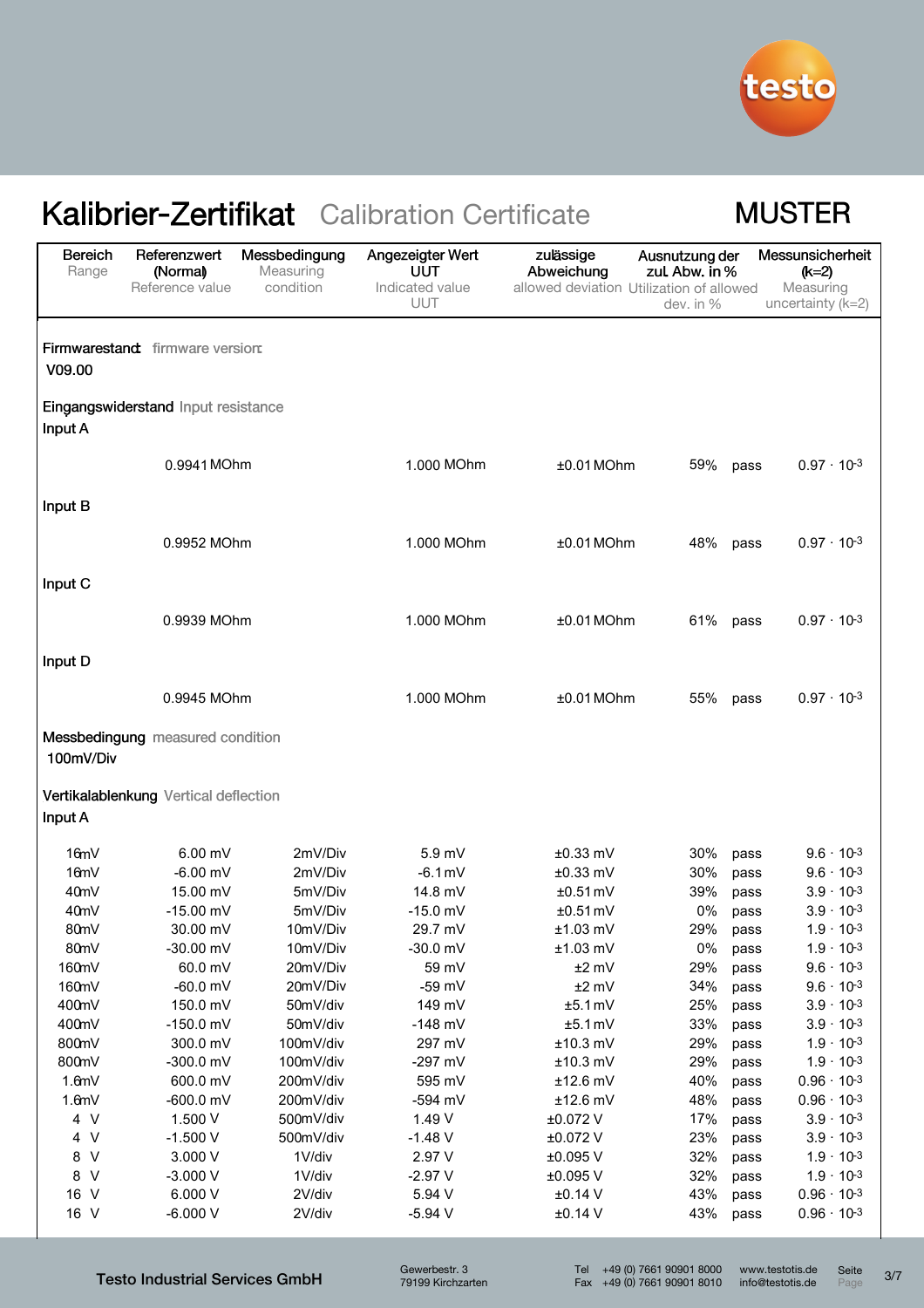

### **MUSTER**

| <b>Bereich</b><br>Range | Referenzwert<br>(Normal)<br>Reference value | Messbedingung<br>Measuring<br>condition | Angezeigter Wert<br>UUT<br>Indicated value | zulässige<br>Abweichung<br>allowed deviation Utilization of allowed | Ausnutzung der<br>zul. Abw. in % |      | Messunsicherheit<br>$(k=2)$<br>Measuring |
|-------------------------|---------------------------------------------|-----------------------------------------|--------------------------------------------|---------------------------------------------------------------------|----------------------------------|------|------------------------------------------|
|                         |                                             |                                         | <b>UUT</b>                                 |                                                                     | dev. in %                        |      | uncertainty ( $k=2$ )                    |
| 40 V                    | 15.00 V                                     | 5V/div                                  | 14.9 V                                     | ±0.72 V                                                             | 17%                              | pass | $3.9 \cdot 10^{-3}$                      |
| 40 V                    | $-15.00V$                                   | 5V/div                                  | $-14.8V$                                   | $±0.72$ V                                                           | 23%                              | pass | $3.9 \cdot 10^{-3}$                      |
| 80 V                    | 30.00 V                                     | 10V/div                                 | 29.9 V                                     | $±0.95$ V                                                           | 11%                              | pass | $1.9 \cdot 10^{-3}$                      |
| 80 V                    | $-30.00V$                                   | 10V/div                                 | $-29.6V$                                   | ±0.95 V                                                             | 42%                              | pass | $1.9 \cdot 10^{-3}$                      |
| 160 V                   | 60.00 V                                     | 20V/div                                 | 59.5 V                                     | $±1.4$ V                                                            | 36%                              | pass | $0.96 \cdot 10^{-3}$                     |
| 160 V                   | $-60.00V$                                   | 20V/div                                 | $-59.2V$                                   | $±1.4$ V                                                            | 57%                              | pass | $0.96 \cdot 10^{-3}$                     |
| 400 V                   | 150.0 V                                     | 50V/div                                 | 149 V                                      | ±5.1V                                                               | 21%                              | pass | $3.9 \cdot 10^{-3}$                      |
| 400 V                   | $-150.0V$                                   | 50V/div                                 | $-148V$                                    | ±5.1V                                                               | 33%                              | pass | $3.9 \cdot 10^{-3}$                      |
| 800 V                   | 300.0 V                                     | 100V/div                                | 298 V                                      | ±10.3 V                                                             | 19%                              | pass | $1.9 \cdot 10^{-3}$                      |
| 800 V                   | $-300.0V$                                   | 100V/div                                | $-295V$                                    | $±10.3$ V                                                           | 49%                              | pass | $1.9 \cdot 10^{-3}$                      |
| Input B                 |                                             |                                         |                                            |                                                                     |                                  |      |                                          |
| 16mV                    | 6.00 mV                                     | 2mV/Div                                 | 5.9 mV                                     | ±0.33 mV                                                            | 30%                              | pass | $9.6 \cdot 10^{-3}$                      |
| 16mV                    | $-6.00$ mV                                  | 2mV/Div                                 | $-6.0$ mV                                  | $±0.33$ mV                                                          | 0%                               | pass | $9.6 \cdot 10^{-3}$                      |
| 40mV                    | 15.00 mV                                    | 5mV/Div                                 | 14.8 mV                                    | $±0.51$ mV                                                          | 39%                              | pass | $3.9 \cdot 10^{-3}$                      |
| 40mV                    | $-15.00$ mV                                 | 5mV/Div                                 | $-14.9$ mV                                 | $±0.51$ mV                                                          | 19%                              | pass | $3.9 \cdot 10^{-3}$                      |
| 80mV                    | 30.00 mV                                    | 10mV/Div                                | 29.7 mV                                    | $±1.03$ mV                                                          | 29%                              | pass | $1.9 \cdot 10^{-3}$                      |
| 80mV                    | -30.00 mV                                   | 10mV/Div                                | $-29.8$ mV                                 | $±1.03$ mV                                                          | 19%                              | pass | $1.9 \cdot 10^{-3}$                      |
| 160mV                   | 60.0 mV                                     | 20mV/Div                                | 59 mV                                      | $±2$ mV                                                             | 29%                              | pass | $9.6 \cdot 10^{-3}$                      |
| 160mV                   | $-60.0$ mV                                  | 20mV/Div                                | $-59$ mV                                   | $±2$ mV                                                             | 24%                              | pass | $9.6 \cdot 10^{-3}$                      |
| 400mV                   | 150.0 mV                                    | 50mV/div                                | 148 mV                                     | $±5.1$ mV                                                           | 37%                              | pass | $3.9 \cdot 10^{-3}$                      |
| 400mV                   | $-150.0$ mV                                 | 50mV/div                                | $-149$ mV                                  | $±5.1$ mV                                                           | 21%                              | pass | $3.9 \cdot 10^{-3}$                      |
| 800mV                   | 300.0 mV                                    | 100mV/div                               | 297 mV                                     | ±10.3 mV                                                            | 29%                              | pass | $1.9 \cdot 10^{-3}$                      |
| 800mV                   | -300.0 mV                                   | 100mV/div                               | $-298$ mV                                  | $±10.3$ mV                                                          | 19%                              | pass | $1.9 \cdot 10^{-3}$                      |
| 1.6mV                   | 600.0 mV                                    | 200mV/div                               | 594 mV                                     | ±12.6 mV                                                            | 48%                              | pass | $0.96 \cdot 10^{-3}$                     |
| 1.6mV                   | $-600.0$ mV                                 | 200mV/div                               | -596 mV                                    | ±12.6 mV                                                            | 32%                              | pass | $0.96 \cdot 10^{-3}$                     |
| 4V                      | 1.500 V                                     | 500mV/div                               | 1.48 V                                     | ±0.072 V                                                            | 22%                              | pass | $3.9 \cdot 10^{-3}$                      |
| 4 V                     | $-1.500V$                                   | 500mV/div                               | $-1.48$ V                                  | ±0.072 V                                                            | 26%                              | pass | $3.9 \cdot 10^{-3}$                      |
| 8 V                     | 3.000 V                                     | 1V/div                                  | 2.97 V                                     | ±0.095 V                                                            | 32%                              | pass | $1.9 \cdot 10^{-3}$                      |
| 8 V                     | $-3.000V$                                   | 1V/div                                  | $-2.97V$                                   | ±0.095 V                                                            | 32%                              | pass | $1.9 \cdot 10^{-3}$                      |
| 16 V                    | 6.000 V                                     | 2V/div                                  | 5.93 V                                     | $±0.14$ V                                                           | 50%                              | pass | $0.96 \cdot 10^{-3}$                     |
| 16 V                    | $-6.000V$                                   | 2V/div                                  | $-5.94$ V                                  | ±0.14 V                                                             | 43%                              | pass | $0.96 \cdot 10^{-3}$                     |
| 40 V                    | 15.00 V                                     | 5V/div                                  | 14.8 V                                     | ±0.72V                                                              | 26%                              | pass | $3.9 \cdot 10^{-3}$                      |
| 40 V                    | $-15.00V$                                   | 5V/div                                  | $-14.9V$                                   | $±0.72$ V                                                           | 18%                              | pass | $3.9 \cdot 10^{-3}$                      |
| 80 V                    | 30.00 V                                     | 10V/div                                 | 29.7 V                                     | $±0.95$ V                                                           | 32%                              | pass | $1.9 \cdot 10^{-3}$                      |
| 80 V                    | $-30.00V$                                   | 10V/div                                 | $-29.7V$                                   | $±0.95$ V                                                           | 32%                              | pass | $1.9 \cdot 10^{-3}$                      |
| 160 V                   | 60.00 V                                     | 20V/div                                 | 59.3 V                                     | $±1.4$ V                                                            | 50%                              | pass | $0.96 \cdot 10^{-3}$                     |
| 160 V                   | $-60.00V$                                   | 20V/div                                 | $-59.3V$                                   | ±1.4V                                                               | 50%                              | pass | $0.96 \cdot 10^{-3}$                     |
| 400 V                   | 150.0 V                                     | 50V/div                                 | 148 V                                      | ±5.1V                                                               | 37%                              | pass | $3.9 \cdot 10^{-3}$                      |
| 400 V                   | $-150.0 V$                                  | 50V/div                                 | $-148V$                                    | ±5.1V                                                               | 35%                              | pass | $3.9 \cdot 10^{-3}$                      |
| 800 V                   | 300.0 V                                     | 100V/div                                | 297 V                                      | $±10.3$ V                                                           | 29%                              | pass | $1.9 \cdot 10^{-3}$                      |
| 800 V                   | $-300.0V$                                   | 100V/div                                | $-297V$                                    | $±10.3$ V                                                           | 29%                              | pass | $1.9 \cdot 10^{-3}$                      |
| Input C                 |                                             |                                         |                                            |                                                                     |                                  |      |                                          |
| 16mV                    | 6.00 mV                                     | 2mV/Div                                 | 5.9 mV                                     | ±0.33 mV                                                            | 30%                              | pass | $9.6 \cdot 10^{-3}$                      |
| 16mV                    | $-6.00$ mV                                  | 2mV/Div                                 | $-6.0$ mV                                  | ±0.33 mV                                                            | 0% pass                          |      | $9.6 \cdot 10^{-3}$                      |
|                         |                                             |                                         |                                            |                                                                     |                                  |      |                                          |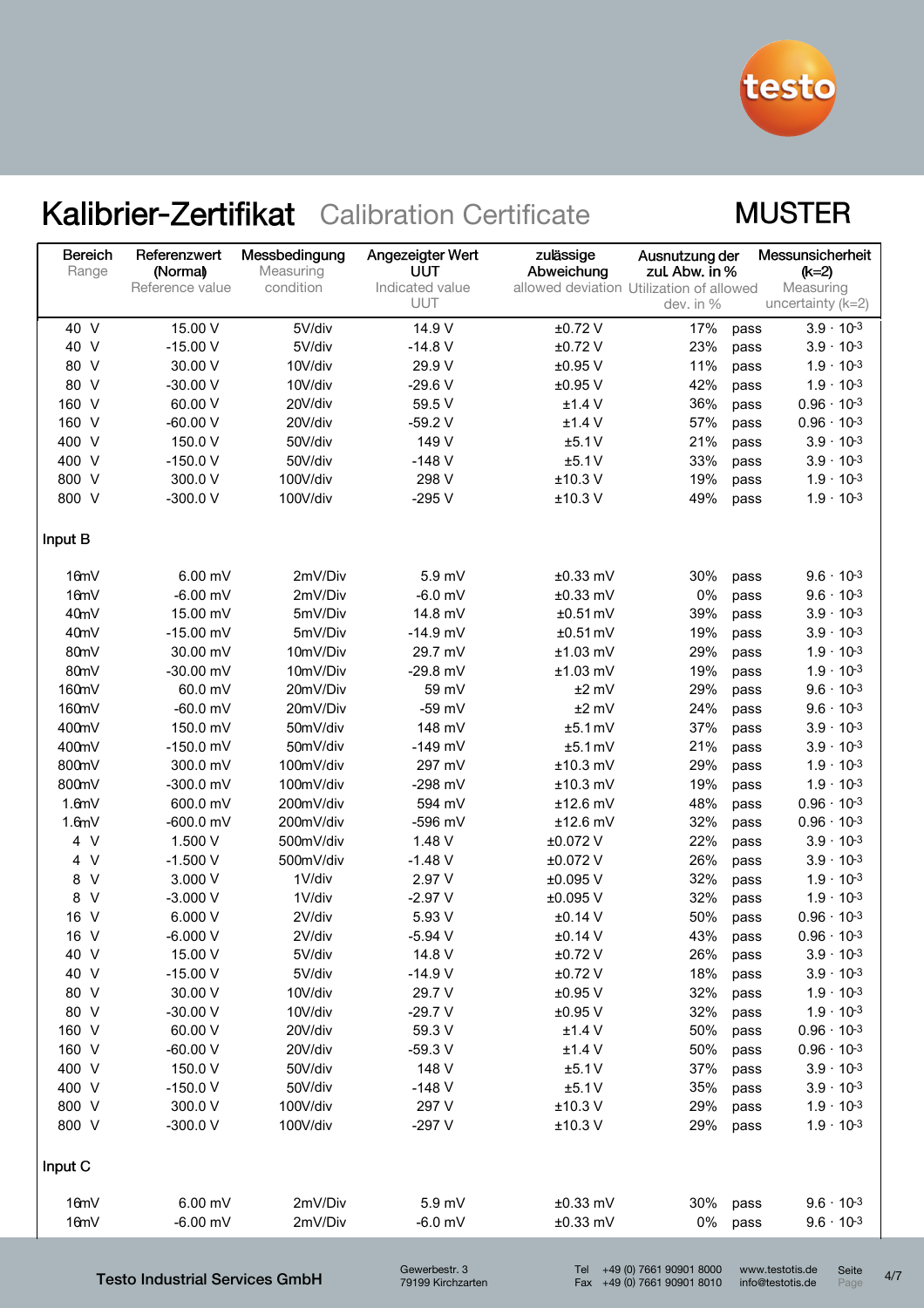

### **MUSTER**

| <b>Bereich</b><br>Range | Referenzwert<br>(Normal) | Messbedingung<br>Measuring | Angezeigter Wert<br>UUT | zulässige<br>Abweichung | Ausnutzung der<br>zul. Abw. in %         |      | Messunsicherheit<br>(k=2) |
|-------------------------|--------------------------|----------------------------|-------------------------|-------------------------|------------------------------------------|------|---------------------------|
|                         | Reference value          | condition                  | Indicated value         |                         | allowed deviation Utilization of allowed |      | Measuring                 |
|                         |                          |                            | UUT                     |                         | dev. in %                                |      | uncertainty $(k=2)$       |
| 40mV                    | 15.00 mV                 | 5mV/Div                    | 14.8 mV                 | $±0.51$ mV              | 39%                                      | pass | $3.9 \cdot 10^{-3}$       |
| 40mV                    | $-15.00$ mV              | 5mV/Div                    | $-14.9$ mV              | $±0.51$ mV              | 19%                                      | pass | $3.9 \cdot 10^{-3}$       |
| 80mV                    | 30.00 mV                 | 10mV/Div                   | 29.8 mV                 | $±1.03$ mV              | 19%                                      | pass | $1.9 \cdot 10^{-3}$       |
| 80mV                    | $-30.00$ mV              | 10mV/Div                   | $-29.9$ mV              | $±1.03$ mV              | 10%                                      | pass | $1.9 \cdot 10^{-3}$       |
| 160mV                   | 60.0 mV                  | 20mV/Div                   | 59 mV                   | $±2$ mV                 | 29%                                      | pass | $9.6 \cdot 10^{-3}$       |
| 160mV                   | $-60.0$ mV               | 20mV/Div                   | $-59$ mV                | $±2$ mV                 | 29%                                      | pass | $9.6 \cdot 10^{-3}$       |
| 400mV                   | 150.0 mV                 | 50mV/div                   | 149 mV                  | $±5.1$ mV               | 29%                                      | pass | $3.9 \cdot 10^{-3}$       |
| 400mV                   | $-150.0$ mV              | 50mV/div                   | $-149$ mV               | $±5.1$ mV               | 25%                                      | pass | $3.9 \cdot 10^{-3}$       |
| 800mV                   | 300.0 mV                 | 100mV/div                  | 298 mV                  | $±10.3$ mV              | 19%                                      | pass | $1.9 \cdot 10^{-3}$       |
| 800mV                   | $-300.0$ mV              | 100mV/div                  | $-297$ mV               | $±10.3$ mV              | 29%                                      | pass | $1.9 \cdot 10^{-3}$       |
| 1.6mV                   | 600.0 mV                 | 200mV/div                  | 594 mV                  | $±12.6$ mV              | 48%                                      | pass | $0.96 \cdot 10^{-3}$      |
| 1.6mV                   | $-600.0$ mV              | 200mV/div                  | $-594$ mV               | $±12.6$ mV              | 48%                                      | pass | $0.96 \cdot 10^{-3}$      |
| 4 V                     | 1.500 V                  | 500mV/div                  | 1.49 V                  | ±0.072 V                | 18%                                      | pass | $3.9 \cdot 10^{-3}$       |
| $\vee$<br>4             | $-1.500V$                | 500mV/div                  | $-1.49V$                | ±0.072 V                | 21%                                      | pass | $3.9 \cdot 10^{-3}$       |
| $\vee$<br>8             | 3.000 V                  | 1V/div                     | 2.97 V                  | ±0.095 V                | 32%                                      | pass | $1.9 \cdot 10^{-3}$       |
| $\vee$<br>8             | $-3.000V$                | 1V/div                     | $-2.97V$                | ±0.095 V                | 32%                                      | pass | $1.9 \cdot 10^{-3}$       |
| $\vee$<br>16            | 6.000 V                  | 2V/div                     | 5.96 V                  | $±0.14$ V               | 29%                                      | pass | $0.96 \cdot 10^{-3}$      |
| 16 V                    | $-6.000V$                | 2V/div                     | $-5.93$ V               | ±0.14 V                 | 50%                                      | pass | $0.96 \cdot 10^{-3}$      |
| 40<br>$\vee$            | 15.00 V                  | 5V/div                     | 14.9 V                  | $±0.72$ V               | 11%                                      | pass | $3.9 \cdot 10^{-3}$       |
| $\vee$<br>40            | $-15.00V$                | 5V/div                     | $-14.9V$                | $±0.72$ V               | 21%                                      | pass | $3.9 \cdot 10^{-3}$       |
| 80 V                    | 30.00 V                  | 10V/div                    | 29.8 V                  | $±0.95$ V               | 21%                                      | pass | $1.9 \cdot 10^{-3}$       |
| 80 V                    | $-30.00V$                | 10V/div                    | $-29.7V$                | $±0.95$ V               | 32%                                      | pass | $1.9 \cdot 10^{-3}$       |
| 160 V                   | 60.00 V                  | 20V/div                    | 59.4 V                  | $±1.4$ V                | 43%                                      | pass | $0.96 \cdot 10^{-3}$      |
| 160 V                   | $-60.00V$                | 20V/div                    | $-59.3V$                | ±1.4V                   | 50%                                      | pass | $0.96 \cdot 10^{-3}$      |
| 400 V                   | 150.0 V                  | 50V/div                    | 149 V                   | ±5.1V                   | 25%                                      | pass | $3.9 \cdot 10^{-3}$       |
| 400 V                   | $-150.0V$                | 50V/div                    | $-149V$                 | ±5.1V                   | 27%                                      | pass | $3.9 \cdot 10^{-3}$       |
| 800 V                   | 300.0 V                  | 100V/div                   | 297 V                   | $±10.3$ V               | 29%                                      | pass | $1.9 \cdot 10^{-3}$       |
| 800 V                   | $-300.0V$                | 100V/div                   | $-296V$                 | $±10.3$ V               | 39%                                      | pass | $1.9 \cdot 10^{-3}$       |
| Input D                 |                          |                            |                         |                         |                                          |      |                           |
| 16mV                    | 6.00 mV                  | 2mV/Div                    | 6.0 <sub>mV</sub>       | $±0.33$ mV              | 0%                                       | pass | $9.6 \cdot 10^{-3}$       |
| 16mV                    | $-6.00$ mV               | 2mV/Div                    | $-6.0$ mV               | ±0.33 mV                | 0%                                       | pass | $9.6 \cdot 10^{-3}$       |
| 40 <sub>m</sub> V       | 15.00 mV                 | 5mV/Div                    | 14.8 mV                 | $±0.51$ mV              | 39%                                      | pass | $3.9 \cdot 10^{-3}$       |
| 40mV                    | $-15.00$ mV              | 5mV/Div                    | $-15.0$ mV              | $±0.51$ mV              | $0\%$                                    | pass | $3.9 \cdot 10^{-3}$       |
| 80mV                    | 30.00 mV                 | 10mV/Div                   | 29.8 mV                 | $±1.03$ mV              | 19%                                      | pass | $1.9 \cdot 10^{-3}$       |
| 80mV                    | $-30.00$ mV              | 10mV/Div                   | $-29.9$ mV              | $±1.03$ mV              | 10%                                      | pass | $1.9 \cdot 10^{-3}$       |
| 160mV                   | 60.0 mV                  | 20mV/Div                   | 59 mV                   | $±2$ mV                 | 24%                                      | pass | $9.6 \cdot 10^{-3}$       |
| 160mV                   | $-60.0$ mV               | 20mV/Div                   | $-59$ mV                | $±2$ mV                 | 29%                                      | pass | $9.6 \cdot 10^{-3}$       |
| 400mV                   | 150.0 mV                 | 50mV/div                   | 149 mV                  | $±5.1$ mV               | 21%                                      | pass | $3.9 \cdot 10^{-3}$       |
| 400mV                   | $-150.0$ mV              | 50mV/div                   | $-148$ mV               | $±5.1$ mV               | 33%                                      | pass | $3.9 \cdot 10^{-3}$       |
| 800mV                   | 300.0 mV                 | 100mV/div                  | 298 mV                  | ±10.3 mV                | 19%                                      | pass | $1.9 \cdot 10^{-3}$       |
| 800mV                   | $-300.0$ mV              | 100mV/div                  | $-297$ mV               | $±10.3$ mV              | 29%                                      | pass | $1.9 \cdot 10^{-3}$       |
| 1.6mV                   | 600.0 mV                 | 200mV/div                  | 594 mV                  | $±12.6$ mV              | 48%                                      | pass | $0.96 \cdot 10^{-3}$      |
| 1.6mV                   | $-600.0$ mV              | 200mV/div                  | -592 mV                 | $±12.6$ mV              | 64%                                      | pass | $0.96 \cdot 10^{-3}$      |
| 4 V                     | 1.500 V                  | 500mV/div                  | 1.49 V                  | ±0.072 V                | 14%                                      | pass | $3.9 \cdot 10^{-3}$       |
| 4 V                     | $-1.500V$                | 500mV/div                  | $-1.48$ V               | ±0.072 V                | 23%                                      | pass | $3.9 \cdot 10^{-3}$       |
| 8 V                     | 3.000 V                  | 1V/div                     | 2.97 V                  | ±0.095 V                | 32%                                      | pass | $1.9 \cdot 10^{-3}$       |

Testo Industrial Services GmbH

Gewerbestr. 3 79199 Kirchzarten Seite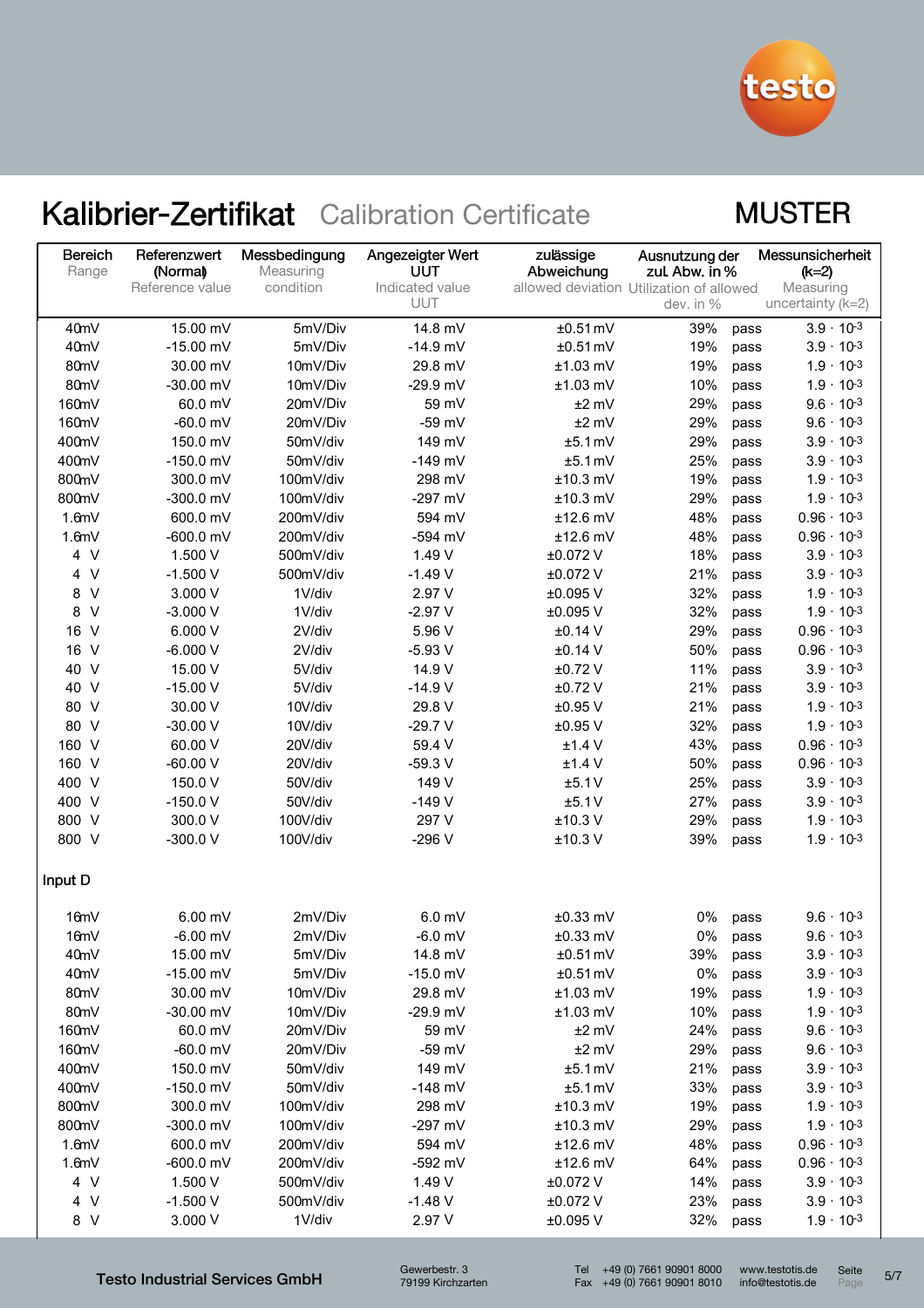

### **MUSTER**

| <b>Bereich</b><br>Range                                   | Referenzwert<br>(Normal)                                                                                                                                                     | Messbedingung<br>Measuring                                                                      | Angezeigter Wert<br>UUT | zulässige<br>Abweichung<br>allowed deviation Utilization of allowed | Ausnutzung der<br>zul. Abw. in % |      | Messunsicherheit<br>$(k=2)$    |  |
|-----------------------------------------------------------|------------------------------------------------------------------------------------------------------------------------------------------------------------------------------|-------------------------------------------------------------------------------------------------|-------------------------|---------------------------------------------------------------------|----------------------------------|------|--------------------------------|--|
|                                                           | Reference value                                                                                                                                                              | condition                                                                                       | Indicated value<br>UUT  |                                                                     | dev. in %                        |      | Measuring<br>uncertainty (k=2) |  |
| 8 V                                                       | $-3.000V$                                                                                                                                                                    | 1V/div                                                                                          | $-2.96V$                | ±0.095 V                                                            | 42%                              | pass | $1.9 \cdot 10^{-3}$            |  |
| 16 V                                                      | 6.000 V                                                                                                                                                                      | 2V/div                                                                                          | 5.96 V                  | $±0.14$ V                                                           | 29%                              | pass | $0.96 \cdot 10^{-3}$           |  |
| 16 V                                                      | $-6.000V$                                                                                                                                                                    | 2V/div                                                                                          | $-5.93V$                | $±0.14$ V                                                           | 50%                              | pass | $0.96 \cdot 10^{-3}$           |  |
| 40 V                                                      | 15.00 V                                                                                                                                                                      | 5V/div                                                                                          | 14.9 V                  | $±0.72$ V                                                           | 15%                              | pass | $3.9 \cdot 10^{-3}$            |  |
| 40 V                                                      | $-15.00V$                                                                                                                                                                    | 5V/div                                                                                          | $-14.8$ V               | $±0.72$ V                                                           | 23%                              | pass | $3.9 \cdot 10^{-3}$            |  |
| 80 V                                                      | 30.00 V                                                                                                                                                                      | 10V/div                                                                                         | 29.7 V                  | $±0.95$ V                                                           | 32%                              | pass | $1.9 \cdot 10^{-3}$            |  |
| 80 V                                                      | $-30.00V$                                                                                                                                                                    | 10V/div                                                                                         | $-29.6V$                | $±0.95$ V                                                           | 42%                              | pass | $1.9 \cdot 10^{-3}$            |  |
| 160 V                                                     | 60.00 V                                                                                                                                                                      | 20V/div                                                                                         | 59.3 V                  | $±1.4$ V                                                            | 50%                              | pass | $0.96 \cdot 10^{-3}$           |  |
| 160 V                                                     | $-60.00V$                                                                                                                                                                    | 20V/div                                                                                         | $-59.0V$                | $±1.4$ V                                                            | 71%                              | pass | $0.96 \cdot 10^{-3}$           |  |
| 400 V                                                     | 150.0 V                                                                                                                                                                      | 50V/div                                                                                         | 149 V                   | ±5.1V                                                               | 18%                              | pass | $3.9 \cdot 10^{-3}$            |  |
| 400 V                                                     | $-150.0V$                                                                                                                                                                    | 50V/div                                                                                         | $-148V$                 | ±5.1V                                                               | 39%                              | pass | $3.9 \cdot 10^{-3}$            |  |
| 800 V                                                     | 300.0 V                                                                                                                                                                      | 100V/div                                                                                        | 298 V                   | $±10.3$ V                                                           | 19%                              | pass | $1.9 \cdot 10^{-3}$            |  |
| 800 V                                                     | $-300.0V$                                                                                                                                                                    | 100V/div                                                                                        | $-296V$                 | $±10.3$ V                                                           | 39%                              | pass | $1.9 \cdot 10^{-3}$            |  |
| DC Volts Mean<br><b>Coupling DC</b><br>$t = 1$ ms<br>12ms | <b>Messfunktion</b> measurement function<br>Messbedingung measured condition<br>Horizontalablenkung Horizontal deflection<br><b>Funktionstest Function test</b><br>1.0000 ms | 2 mV/Div -> 10 mV/Div: (BW Limit $f = 20$ kHz)<br>20 mV/Div -> 100 V/Div: (BW Full f = 100 MHz) | 1.000 ms                | $±0.002$ ms                                                         | 0%                               | pass | $0.58 \cdot 10^{-3}$           |  |
|                                                           | <b>Messfunktion</b> measurement function<br>Cursor delta time<br>Messbedingung measured condition<br><b>Coupling DC</b><br>Averaging $= 64$<br>Zeitbasis Timebase            |                                                                                                 |                         |                                                                     |                                  |      |                                |  |
|                                                           | 10.0000000 MHz                                                                                                                                                               |                                                                                                 | 9.999770 MHz            | $±0.001$ MHz                                                        | 23% pass                         |      | $1.0 \cdot 10^{-6}$            |  |
| $t = 20$ ms                                               | Messverfahren measuring procedure<br>Unterabtastung Undersampling<br>Messbedingung measured condition                                                                        |                                                                                                 |                         |                                                                     |                                  |      |                                |  |
| <b>Anstiegszeit Risetime</b><br>Input A                   |                                                                                                                                                                              |                                                                                                 |                         |                                                                     |                                  |      |                                |  |
| $2.59$ ns <= 3.5ns                                        | MU = 40*E-3 + 7ps                                                                                                                                                            |                                                                                                 |                         |                                                                     |                                  | pass |                                |  |
|                                                           |                                                                                                                                                                              |                                                                                                 |                         |                                                                     |                                  |      |                                |  |